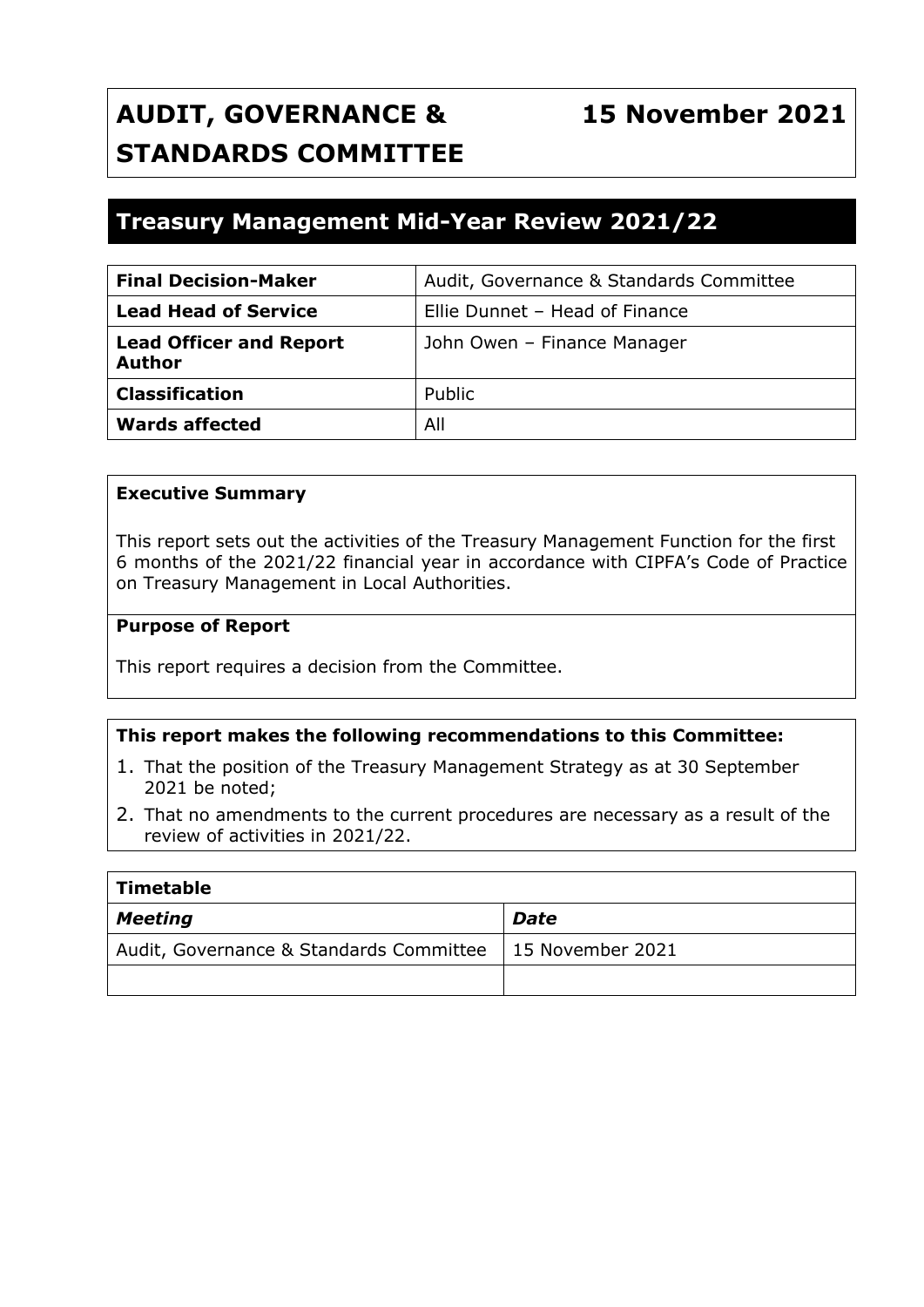# **Treasury Management Mid-Year Review 2021/22**

# **1. CROSS-CUTTING ISSUES AND IMPLICATIONS**

| <b>Issue</b>                                              | <b>Implications</b>                                                                                                                                                                                                                                                                                                                                                                                                                                                                                                                                                                                                                                                                                                                                                                                                                                                                                                                                                                         | Sign-off                                    |
|-----------------------------------------------------------|---------------------------------------------------------------------------------------------------------------------------------------------------------------------------------------------------------------------------------------------------------------------------------------------------------------------------------------------------------------------------------------------------------------------------------------------------------------------------------------------------------------------------------------------------------------------------------------------------------------------------------------------------------------------------------------------------------------------------------------------------------------------------------------------------------------------------------------------------------------------------------------------------------------------------------------------------------------------------------------------|---------------------------------------------|
| <b>Impact on</b><br><b>Corporate</b><br><b>Priorities</b> | The Treasury Management Function ensures<br>the safeguarding of Council finances and the<br>liquidity of funds when liabilities become due<br>to support the strategic plan objectives.                                                                                                                                                                                                                                                                                                                                                                                                                                                                                                                                                                                                                                                                                                                                                                                                     | Head of<br>Finance                          |
| <b>Cross</b><br><b>Cutting</b><br><b>Objectives</b>       | The report recommendations support the<br>achievements of all the cross-cutting<br>objectives in the way stated above.                                                                                                                                                                                                                                                                                                                                                                                                                                                                                                                                                                                                                                                                                                                                                                                                                                                                      | Head of<br>Finance                          |
| <b>Risk</b><br><b>Management</b>                          | Covered in the risk section of this report.                                                                                                                                                                                                                                                                                                                                                                                                                                                                                                                                                                                                                                                                                                                                                                                                                                                                                                                                                 | Head of<br>Finance                          |
| <b>Financial</b>                                          | This report relates to the financial activities of<br>the council in respect of treasury management<br>and specific financial implications are therefore<br>detailed within the body of the report.                                                                                                                                                                                                                                                                                                                                                                                                                                                                                                                                                                                                                                                                                                                                                                                         | Section 151<br>Officer &<br>Finance<br>Team |
| <b>Staffing</b>                                           | <b>None</b>                                                                                                                                                                                                                                                                                                                                                                                                                                                                                                                                                                                                                                                                                                                                                                                                                                                                                                                                                                                 | Head of<br>Finance                          |
| <b>Legal</b>                                              | Under Section 151 of the Local Government<br>Act 1972 (LGA 1972) the Section 151 Officer<br>has statutory duties in relation to the financial<br>administration and stewardship of the<br>authority, including securing effective<br>arrangements for treasury management.<br>The legal implications are detailed within the<br>body of the report which is compliant with<br>statutory and legal regulations such as the<br><b>CIPFA Code of Practice on Treasury</b><br>Management in Local Authorities.<br>Appropriate remedial action should be taken if<br>at any time it appears likely that expenditure<br>will exceed available resources. The S151<br>Officer has a personal duty under Section<br>114(3) of the Local Government Finance Act<br>1988 to report to the Council if it appears that<br>the set budget will be exceeded. Having<br>received a S114 report, members are obliged<br>to take all reasonable practical measures to<br>bring the budget back into balance. | Legal Team                                  |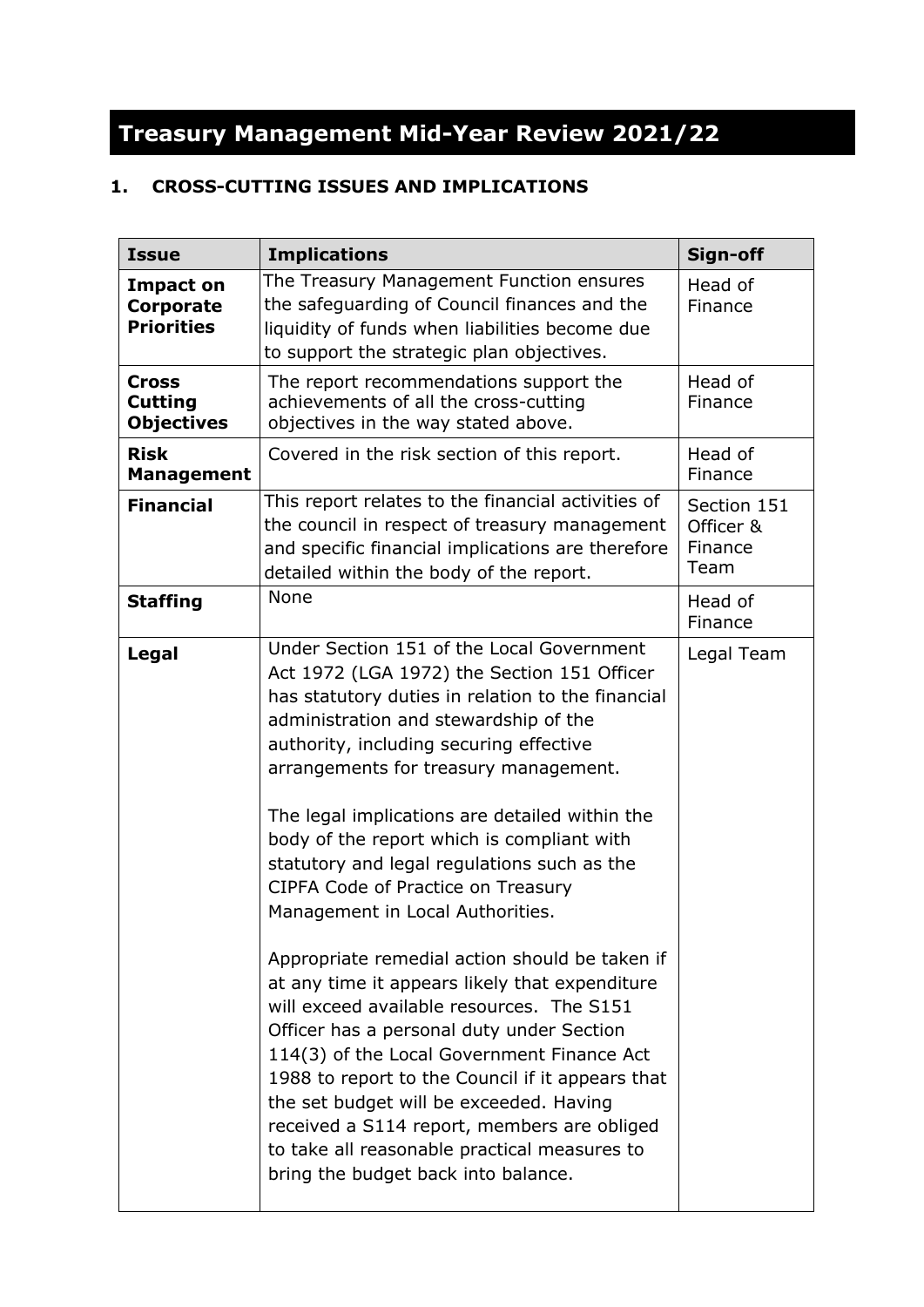| <b>Privacy and</b><br>Data<br><b>Protection</b> | None                                                                                                                     | Policy and<br>Information<br>Team                       |
|-------------------------------------------------|--------------------------------------------------------------------------------------------------------------------------|---------------------------------------------------------|
| <b>Equalities</b>                               | The recommendations do not propose a<br>change in service therefore will not require an<br>equalities impact assessment. | Equalities &<br>Communities<br>Officer                  |
| <b>Public</b><br><b>Health</b>                  | <b>None</b>                                                                                                              | <b>Public Health</b><br>Officer                         |
| <b>Crime and</b><br><b>Disorder</b>             | None                                                                                                                     | Head of<br>Finance                                      |
| <b>Procurement</b>                              | <b>None</b>                                                                                                              | Head of<br>Finance and<br>Section 151<br>Officer        |
| <b>Biodiversity</b><br>and Climate<br>Change    | There are no direct implications on<br>biodiversity and climate change.                                                  | <b>Biodiversity</b><br>and Climate<br>Change<br>Manager |

### **2. INTRODUCTION AND BACKGROUND**

- 2.1 The Council has adopted the Chartered Institute of Public Finance and Accountancy's Treasury Management in the Public Services: Code of Practice (the CIPFA Code) which requires the Authority to approve treasury management semi-annual and annual reports.
- 2.2 The Authority's Treasury Management Strategy for 2021/22 was approved at Council on 24<sup>th</sup> February 2021. The Authority has invested substantial sums of money and is therefore exposed to financial risks including the loss of invested funds and the revenue effect of changing interest rates. The successful identification, monitoring and control of risk is therefore central to the Authority's treasury management strategy.
- 2.3 This report has been written in accordance with the requirements of the Chartered Institute of Public Finance and Accountancy's (CIPFA) Code of Practice on Treasury Management (revised 2017).

The primary requirements of the Code are as follows:

- Creation and maintenance of a Treasury Management Policy Statement which sets out the policies and objectives of the Council's treasury management activities.
- Creation and maintenance of Treasury Management Practices which set out the manner in which the Council will seek to achieve those policies and objectives.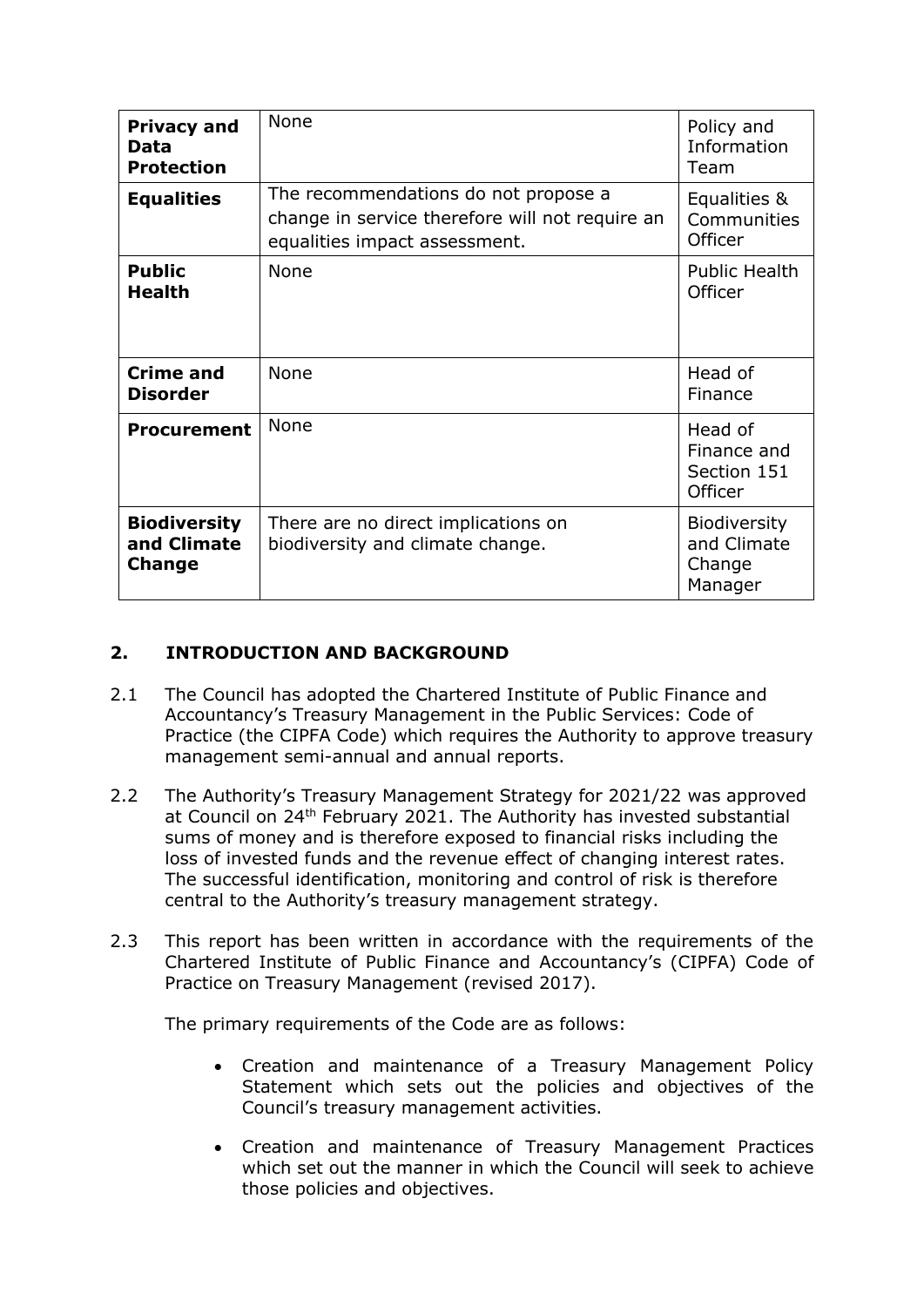- Receipt by the full council of an annual Treasury Management Strategy Statement - including the Annual Investment Strategy and Minimum Revenue Provision Policy - for the year ahead, a Midyear Review Report and an Annual Report, (stewardship report), covering activities during the previous year.
- Delegation by the Council of responsibilities for implementing and monitoring treasury management policies and practices and for the execution and administration of treasury management decisions.
- Delegation by the Council of the role of scrutiny of treasury management strategy and policies to a specific named body. For this Council the delegated body is the Audit, Governance and Standards Committee.
- 2.4 This mid-year report has been prepared in compliance with CIPFA's Code of Practice on Treasury Management, and covers the following:
	- An economic update for the first half of the 2021/22 financial year;
	- A review of the Treasury Management Strategy Statement and Annual Investment Strategy;
	- A review of the Council's investment portfolio for 2021/22;
	- A review of the Council's borrowing strategy for 2021/22;
	- A review of compliance with Treasury and Prudential Limits for 2021/22.

#### 2.5 Economics Update

- The Council's treasury advisors, Link Asset Services, have provided the Council with the following economic update for the first 6 months of 2021/22 (information is correct as of 06/10/2021).
- At a meeting on 24th September 2021, the Monetary Policy Committee (MPC) voted unanimously to leave Bank Rate unchanged at 0.10% and made no changes to its programme of quantitative easing purchases due to finish by the end of this year at a total of £895bn; two MPC members voted to stop the last £35bn of purchases as they were concerned that this would add to inflationary pressures.
- There was a major shift in the tone of the MPC's minutes at this meeting from the previous meeting in August which had majored on indicating that some tightening in monetary policy was now on the horizon, but also not wanting to stifle economic recovery by too early an increase in Bank Rate. In his press conference after the August MPC meeting, Governor Andrew Bailey said, "the challenge of avoiding a steep rise in unemployment has been replaced by that of ensuring a flow of labour into jobs" and that "the Committee will be monitoring closely the incoming evidence regarding developments in the labour market, and particularly unemployment, wider measures of slack, and underlying wage pressures." In other words, it was flagging up a potential danger that labour shortages could push up wage growth by more than it expects and that, as a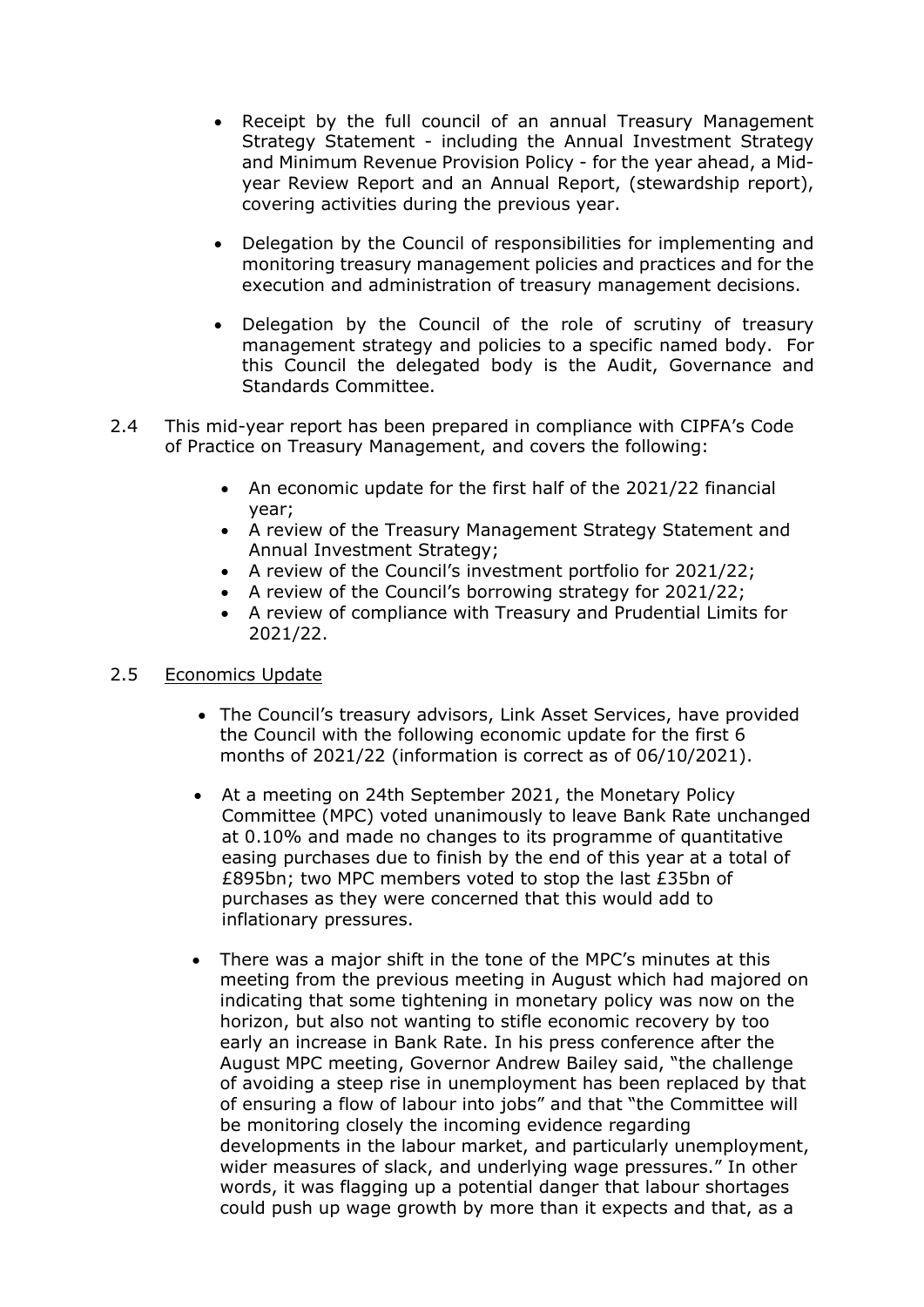result, CPI inflation would stay above the 2% target for longer. It also discounted sharp increases in monthly inflation figures in the pipeline in late 2021 which were largely propelled by events a year ago e.g., the cut in VAT in August 2020 for the hospitality industry, and by temporary shortages which would eventually work their way out of the system: in other words, the MPC had been prepared to look through a temporary spike in inflation.

- So, in August the country was just put on alert. However, this time the MPC's words indicated there had been a marked increase in concern that more recent increases in prices, particularly the increases in gas and electricity prices in October and due again next April, are, indeed, likely to lead to faster and higher inflation expectations and underlying wage growth, which would in turn increase the risk that price pressures would prove more persistent next year than previously expected. Indeed, to emphasise its concern about inflationary pressures, the MPC pointedly chose to reaffirm its commitment to the 2% inflation target in its statement; this suggested that it was now willing to look through the flagging economic recovery during the summer to prioritise bringing inflation down next year. This is a reversal of its priorities in August and a long way from words at earlier MPC meetings which indicated a willingness to look through inflation overshooting the target for limited periods to ensure that inflation was 'sustainably over 2%'. Indeed, whereas in August the MPC's focus was on getting through a winter of temporarily high energy prices and supply shortages, believing that inflation would return to just under the 2% target after reaching a high around 4% in late 2021, now its primary concern is that underlying price pressures in the economy are likely to get embedded over the next year and elevate future inflation to stay significantly above its 2% target and for longer.
- Financial markets are now pricing in a first increase in Bank Rate from 0.10% to 0.25% in February 2022 (however the markets are pricing in a rate rise for December 2021), but this looks ambitious as the MPC has stated that it wants to see what happens to the economy, and particularly to employment once furlough ends at the end of September. At the MPC's meeting in February it will only have available the employment figures for November: to get a clearer picture of employment trends, it would need to wait until the May meeting when it would have data up until February. At its May meeting, it will also have a clearer understanding of the likely peak of inflation.

#### 2.6 Interest Rates

• The Council's treasury advisor, Link Group, provided the following forecasts on 29th September 2021 (PWLB rates are certainty rates, gilt yields plus 80bps):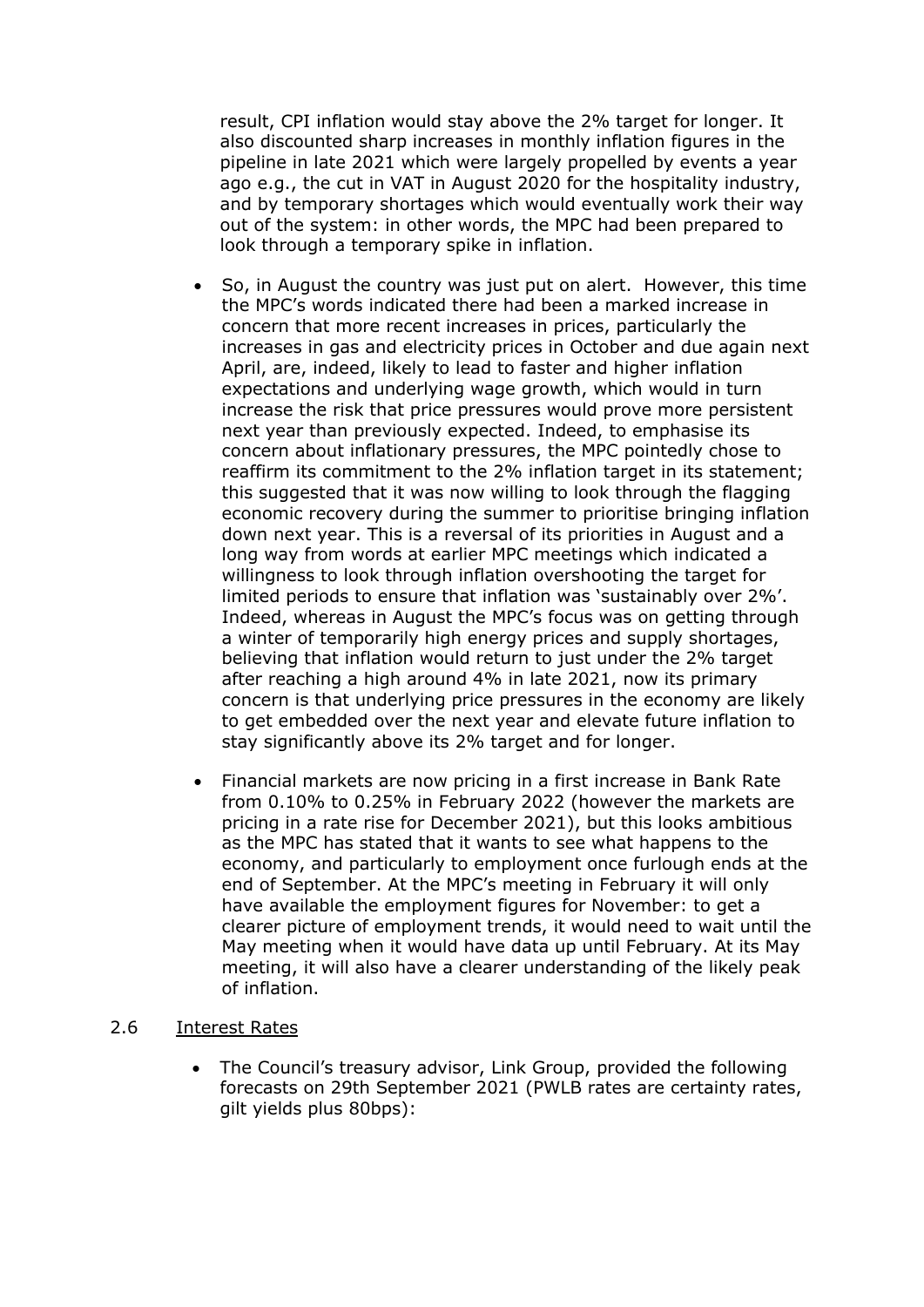| <b>Link Group Interest Rate View</b> | 29.9.21 |               |          |          |               |          |          |          |        |          |
|--------------------------------------|---------|---------------|----------|----------|---------------|----------|----------|----------|--------|----------|
|                                      | Dec-21  | <b>Mar-22</b> | $Jun-22$ | $Sep-22$ | <b>Dec-22</b> | $Mar-23$ | $Jun-23$ | $Sen-23$ | Dec-23 | $Mar-24$ |
| <b>BANK RATE</b>                     | 0.10    | 0.10          | 0.25     | 0.25     | 0.25          | 0.25     | 0.50     | 0.50     | 0.50   | 0.75     |
| 3 month ave earnings                 | 0.10    | 0.10          | 0.20     | 0.20     | 0.30          | 0.40     | 0.50     | 0.50     | 0.60   | 0.70     |
| 6 month ave earnings                 | 0.20    | 0.20          | 0.30     | 0.30     | 0.40          | 0.50     | 0.60     | 0.60     | 0.70   | 0.80     |
| 12 month ave earnings                | 0.30    | 0.40          | 0.50     | 0.50     | 0.50          | 0.60     | 0.70     | 0.80     | 0.90   | 1.00     |
| 5 yr PWLB                            | 1.40    | 1.40          | 1.50     | 1.50     | 1.60          | 1.60     | 1.60     | 1.70     | 1.70   | 1.70     |
| 10 yr PWLB                           | 1.80    | 1.80          | 1.90     | 1.90     | 2.00          | 2.00     | 2.00     | 2.10     | 2.10   | 2.10     |
| 25 yr PWLB                           | 2.20    | 2.20          | 2.30     | 2.30     | 2.40          | 2.40     | 2.40     | 2.50     | 2.50   | 2.60     |
| 50 yr PWLB                           | 2.00    | 2.00          | 2.10     | 2.20     | 2.20          | 2.20     | 2.20     | 2.30     | 2.30   | 2.40     |

- As shown in the forecast table above, one increase in Bank Rate from 0.10% to 0.25% has now been included in quarter 2 of 2022/23, a second increase to 0.50% in quarter 2 of 23/24 and a third one to 0.75% in quarter 4 of 23/24. As stated in 2.5, the bank rate is forecast to rise in quarter 1 which will in turn bring forward the expected increases.
- Bank Rate is not expected to go up fast after the initial rate rise as the supply potential of the economy has not generally taken a major hit during the pandemic, so should be able to cope well with meeting demand without causing inflation to remain elevated in the medium-term, or to inhibit inflation from falling back towards the MPC's 2% target after the surge to around 4% towards the end of 2021.
- The overall balance of risks to economic growth in the UK is now to the downside, including residual risks from Covid and its variants both domestically and their potential effects worldwide.
- As the interest forecast table for PWLB certainty rates above shows, there is likely to be a steady rise over the forecast period, with some degree of uplift due to rising treasury yields in the US.
- The forecasts are also predicated on an assumption that there is no break-up of the Eurozone or EU within our forecasting period, despite the major challenges that are looming up, and that there are no major ructions in international relations, especially between the US and China / North Korea and Iran, which have a major impact on international trade and world GDP growth.
- The Bank of England has amended its target for monetary policy so that inflation should be 'sustainably' over 2% so there will be a greater emphasis on other targets for monetary policy, before the consideration of increasing rates further.

#### 2.7 Treasury Management Strategy Statement and Annual Investment Strategy Update

2.7..1 The Treasury Management Strategy Statement, (TMSS), for 2020/21 was approved by this Council on 24th February 2021 in accordance with the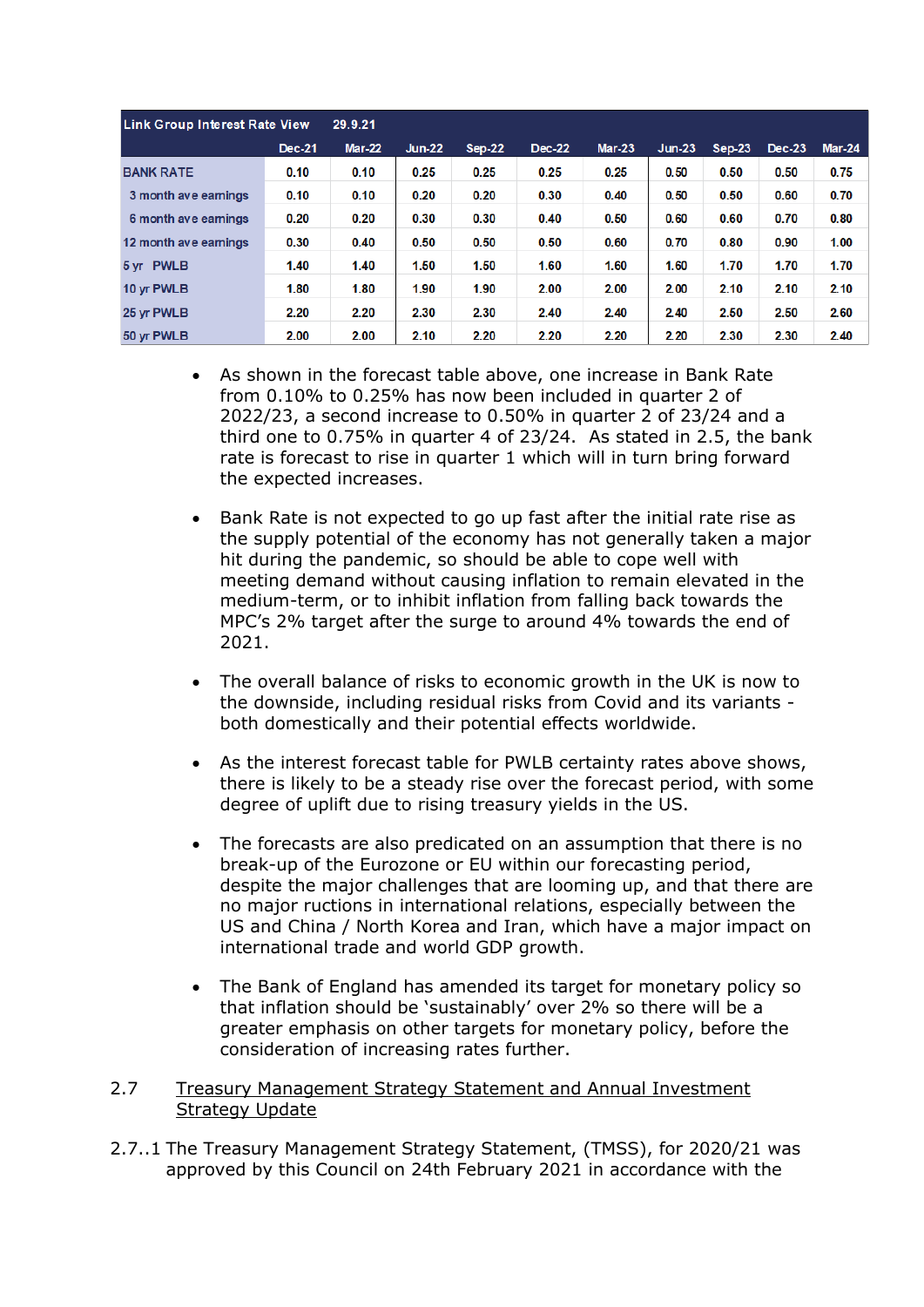CIPFA Treasury Management Code of Practice, it sets out the Council's investment priorities as being:

- Security of capital
- Liquidity
- Yield
- 2.7..2 There are no policy changes required to the TMSS for 2021/22. The details in this report update the position of the treasury management function and the economic position.
- 2.8 Investment Portfolio
- 2.8..1 The council held investments totalling £16.16m at the start of the year, this has now risen to £45.19m as at 30th September 2021. The reason the investment balance is at this level is due to business and COVID grant funding from the Government and the lower than forecasted Capital spend. However, grants will soon be repaid to Government and the capital programme will accelerate over the next few months, which in turn will reduce this balance.
- 2.8..2 A full list of investments held at this time is shown in **Appendix A**. All investments are held in either short term notice accounts or money market funds, to be readily available to fund the Council's liabilities, including the capital programme.
- 2.8..3 Investment income to 30th September 2021 totals £21k against a budget of £50k with an average rate of 0.13%. As the interest rates in the table above show, rates are at historically low levels and as the Council's Treasury Management Strategy 2021/22 dictates that investments will be kept short term to meet liabilities, these are kept in low yielding short term instruments.
- 2.8..4 Due to the possible interest rate increase, investment rates for the 6 to 12 months have increased, which the Council will look to utilise if appropriate.

#### 2.9 Debt Portfolio

- 2.9..1 The Council's capital financing requirement (CFR) for 2021/22 is £69.663m. The CFR denotes the Council's underlying need to borrow for capital purposes. If the CFR is positive the Council may borrow from the PWLB or the market (external borrowing) or from internal balances on a temporary basis (internal borrowing). In practice, owing to slippage in the capital programme, it is unlikely that borrowing on this scale will be required in practice.
- 2.9..2 The Council has short term external borrowing of £9m from other local authorities. A list of these can also be found in Appendix A.
- 2.9..3 The Council has constantly reviewed long term rates to determine when would be the best time to lock into these rates fixed term rates. There had been no cause to do this as at 30<sup>th</sup> September 2021, however with the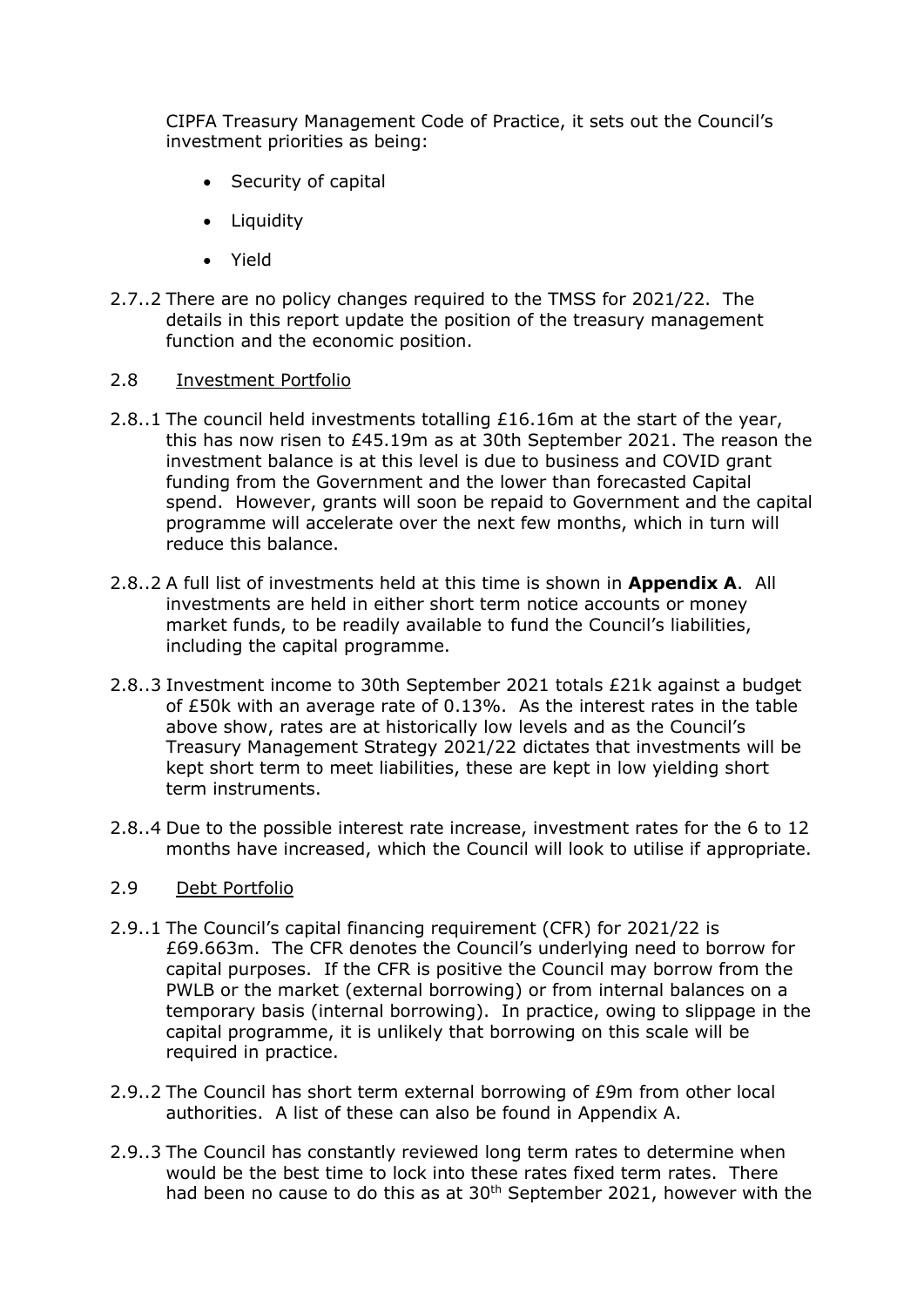possibility of increasing rates the Council is looking to take on a small amount of PWLB borrowing. The aim is to cut back on short term funding and to lock in some certainty with rates which are currently around the 2% mark (as at writing this report). The intention is to replace short term borrowing with longer term certainty as the fixed term of short term loans expires.

- 2.10 Prudential and Treasury Indicators
- 2.10..1 It is a statutory duty for the Council to determine and keep under review 'Affordable Borrowing Limits.' During the first six months of financial year 2021/22, the Council has operated within the prudential and treasury indicators set out in the Treasury Management Strategy Statement and in compliance with the Council's Treasury Management Practices. The prudential and treasury indicators can be found in **Appendix B**.
- 2.10..2 The Director of Finance & Business Improvement confirms no indicator has been breached in the first half of 2021/22.

# **3. AVAILABLE OPTIONS**

- 3.1 The Audit, Governance and Standard Committee agrees that no amendments to the current procedures are necessary as a result of a review of activities of the first 6 months of 2021/22.
- 3.2 The Audit, Governance and Standard Committee proposes changes to the current procedures as the result of a review of activities with the first 6 months of 2021/22.

# **4. PREFERRED OPTION AND REASONS FOR RECOMMENDATIONS**

4.1 The Audit, Governance and Standard Committee agrees that no amendments to the current procedures are necessary as a result of a review of activities of the first 6 months of 2021/22 as there are no justifications to make any changes.

# **5. RISK**

5.1 Risks are highlighted for the treasury management function within the Treasury Management Strategy Statement 2021/22 report. This report is purely for information purposes and has no risk management implications.

# **6. CONSULTATION RESULTS AND PREVIOUS COMMITTEE FEEDBACK**

## 6.1 None